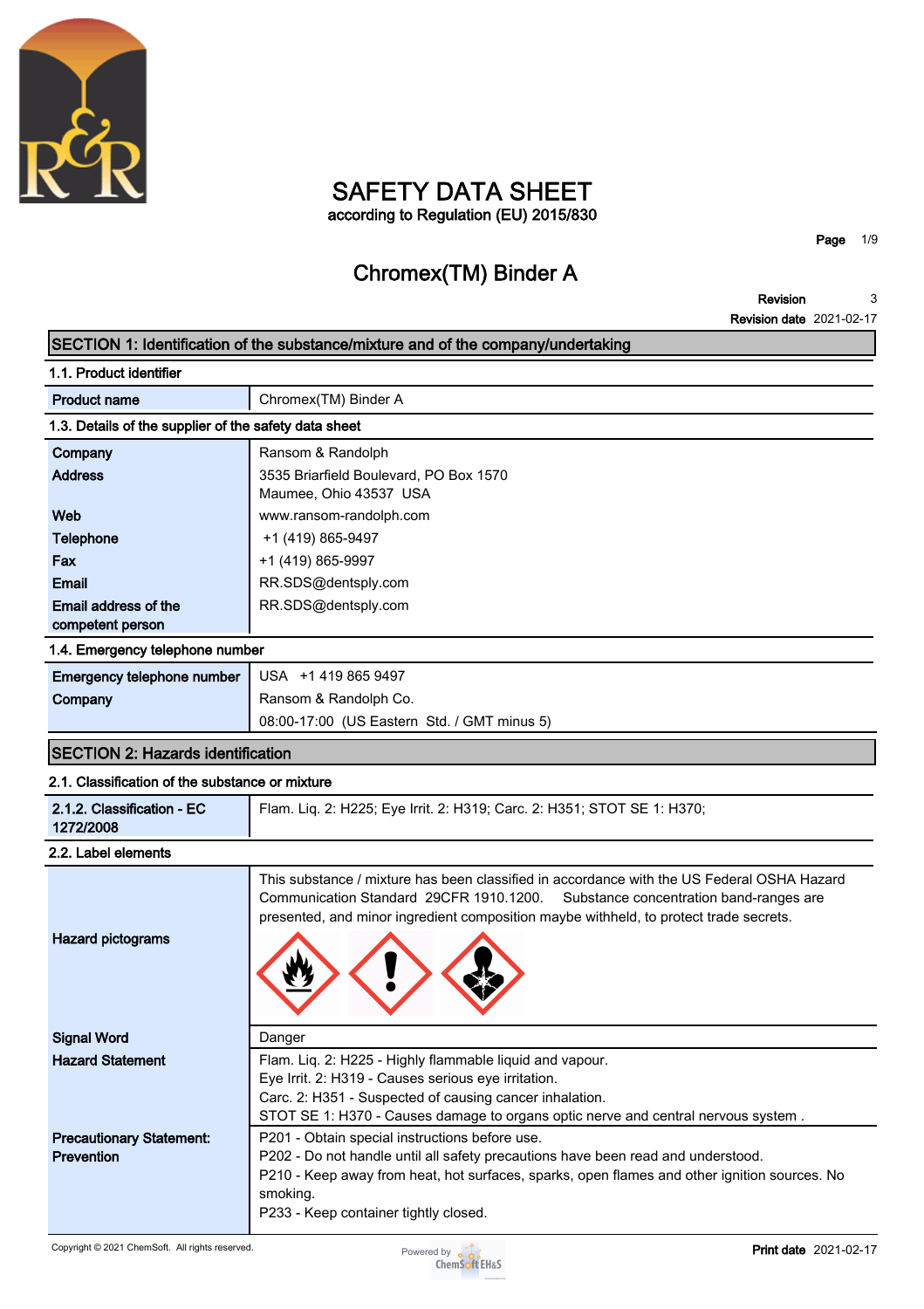| 2.2. Label elements             |                                                                                                |
|---------------------------------|------------------------------------------------------------------------------------------------|
|                                 |                                                                                                |
|                                 | P240 - Ground/bond container and receiving equipment.                                          |
|                                 | P241 - Use explosion-proof electrical/ventilating/lighting// equipment.                        |
|                                 | P242 - Use only non-sparking tools.                                                            |
|                                 | P243 - Take precautionary measures against static discharge.                                   |
|                                 | P260 - Do not breathe dust/fume/gas/mist/vapours/spray.                                        |
|                                 | P264 - Wash (hands) thoroughly after handling.                                                 |
|                                 | P270 - Do no eat, drink or smoke when using this product.                                      |
|                                 | P271 - Use only outdoors or in a well-ventilated area.                                         |
|                                 | P280 - Wear protective gloves/protective clothing/eye protection/face protection.              |
| <b>Precautionary Statement:</b> | P303+P361+P353 - IF ON SKIN (or hair): Take off immediately all contaminated clothing. Rinse   |
| <b>Response</b>                 | skin with water/shower                                                                         |
|                                 | P305+P351+P338 - IF IN EYES: Rinse cautiously with water for several minutes. Remove contact   |
|                                 | lenses, if present and easy to do. Continue rinsing.                                           |
|                                 | P308+P313 - IF exposed or concerned: Get medical advice/attention.                             |
|                                 | P312 - Call a POISON CENTER/doctor/ 800-222-1222 /if you feel unwell.                          |
|                                 | P321 - Specific treatment (see on this label).                                                 |
|                                 | P337+P313 - If eye irritation persists: Get medical advice/attention.                          |
|                                 | P370+P378 - In case of fire: Use carbon dioxide (CO2), Alcohol resistant foam, Dry chemical to |
|                                 | extinguish.                                                                                    |
| <b>Precautionary Statement:</b> | P403+P235 - Store in a well-ventilated place. Keep cool.                                       |
| <b>Storage</b>                  | P405 - Store locked up.                                                                        |
| <b>Precautionary Statement:</b> | P501 - Dispose of contents/container to local and national regulations                         |
| <b>Disposal</b>                 |                                                                                                |
|                                 |                                                                                                |
| <b>Further information</b>      |                                                                                                |
|                                 | Not applicable. PBT and vPvB assessment.                                                       |

# **SECTION 3: Composition/information on ingredients**

#### **3.2. Mixtures**

#### **EC 1272/2008**

| <b>Chemical Name</b>                              | Index No.    | CAS No.        | EC No.    | <b>REACH Registration</b><br><b>Number</b> | Conc.<br>$(\%w/w)$ | <b>Classification</b>                                                                                             |
|---------------------------------------------------|--------------|----------------|-----------|--------------------------------------------|--------------------|-------------------------------------------------------------------------------------------------------------------|
| Tetraethyl silicate (Tetraethyl<br>orthosilicate) | 014-005-00-0 | 78-10-4        | 201-083-8 |                                            |                    | 40 - 50% Flam. Lig. 3: H226; Acute<br>Tox. 4: H332; Eye Irrit. 2:<br>H319: STOT SE 3: H335:                       |
| Ethanol                                           | 603-002-00-5 | 64-17-5        | 200-578-6 |                                            |                    | 30 - 40% Flam. Lig. 2: H225;                                                                                      |
| Isopropanol (Propan-2-ol)                         | 603-117-00-0 | 67-63-0        | 200-661-7 |                                            |                    | 1 - 10% Flam. Liq. 2: H225; Eye Irrit.<br>2: H319: STOT SE 3: H336:                                               |
| Ethyl Polysilicate                                |              | 11099-06-2     |           |                                            |                    | 1 - 10% Flam. Lig. 3: H226; Eye Irrit.<br>2: H319:                                                                |
| Methanol                                          | 603-001-00-X | 67-56-1        | 200-659-6 |                                            |                    | 1 - 10% Flam. Liq. 2: H225; Acute<br>Tox. 3: H331; Acute Tox. 3:<br>H311; Acute Tox. 3: H301;<br>STOT SE 1: H370: |
| Isobutyl methyl ketone<br>(4-Methylpentan-2-one)  | 606-004-00-4 | $108 - 10 - 1$ | 203-550-1 |                                            |                    | 0 - 0.5% Flam. Lig. 2: H225; Acute<br>Tox. 4: H332; Eye Irrit. 2:<br>H319; STOT SE 3: H335;                       |

### **Further information**

**Full text for all Risk Phrases mentioned in this section are displayed in Section 16.**

# **SECTION 4: First aid measures**

# **4.1. Description of first aid measures**

| Inhalation  | Move the exposed person to fresh air. Seek medical attention.                                                                                |  |
|-------------|----------------------------------------------------------------------------------------------------------------------------------------------|--|
| Eye contact | Rinse immediately with plenty of water for 15 minutes holding the eyelids open. Seek medical<br>attention if irritation or symptoms persist. |  |

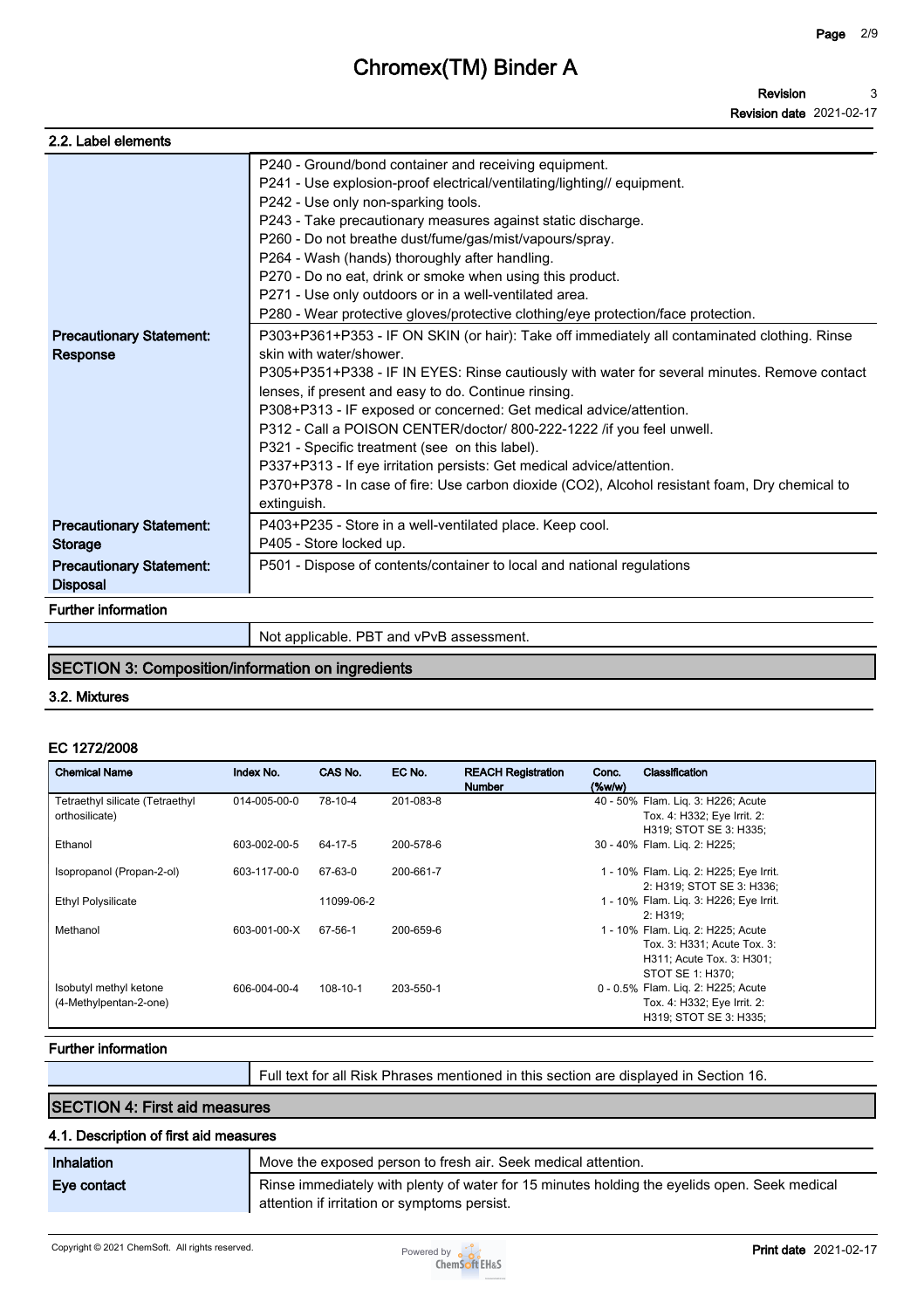| 4.1. Description of first aid measures                            |                                                                                                                                                                                                                                                                                                                                               |
|-------------------------------------------------------------------|-----------------------------------------------------------------------------------------------------------------------------------------------------------------------------------------------------------------------------------------------------------------------------------------------------------------------------------------------|
| <b>Skin contact</b>                                               | Wash off immediately with plenty of soap and water. Remove contaminated clothing. Seek medical<br>attention if irritation or symptoms persist.                                                                                                                                                                                                |
| Ingestion                                                         | Seek medical attention if irritation or symptoms persist. DO NOT INDUCE VOMITING.                                                                                                                                                                                                                                                             |
|                                                                   | 4.2. Most important symptoms and effects, both acute and delayed                                                                                                                                                                                                                                                                              |
| Inhalation                                                        | Harmful by inhalation. Irritant, moderate respiratory. Inhalation may cause nausea and vomiting.                                                                                                                                                                                                                                              |
| Eye contact                                                       | Irritant, moderate eye.                                                                                                                                                                                                                                                                                                                       |
| <b>Skin contact</b>                                               | Irritating to skin.                                                                                                                                                                                                                                                                                                                           |
| Ingestion                                                         | Repeated or prolonged exposure may cause damage to liver, kidneys and central nervous system.<br>Suspected of causing cancer methyl Isobutyl Ketone. MAY BE FATAL IF SWALLOWED.                                                                                                                                                               |
|                                                                   | 4.3. Indication of any immediate medical attention and special treatment needed                                                                                                                                                                                                                                                               |
| Ingestion                                                         | Seek medical attention if irritation or symptoms persist.                                                                                                                                                                                                                                                                                     |
| <b>SECTION 5: Firefighting measures</b>                           |                                                                                                                                                                                                                                                                                                                                               |
| 5.1. Extinguishing media                                          |                                                                                                                                                                                                                                                                                                                                               |
|                                                                   | Use as appropriate:. Water spray. Dry chemical. Carbon dioxide (CO2). Alcohol resistant foam.                                                                                                                                                                                                                                                 |
| 5.2. Special hazards arising from the substance or mixture        |                                                                                                                                                                                                                                                                                                                                               |
|                                                                   |                                                                                                                                                                                                                                                                                                                                               |
| 5.3. Advice for firefighters                                      |                                                                                                                                                                                                                                                                                                                                               |
|                                                                   | Cool fire exposed containers with waterspray. Self-contained breathing apparatus. Wear protective<br>clothing.                                                                                                                                                                                                                                |
|                                                                   | In use may form flammable/explosive vapour-air mixture. Vapours are heavier than air. Vapour<br>may travel considerable distance to source of ignition and flash back. Risk of explosion if heated<br>under confinement. Burning produces irritating, toxic and obnoxious fumes.                                                              |
| <b>SECTION 6: Accidental release measures</b>                     |                                                                                                                                                                                                                                                                                                                                               |
|                                                                   | 6.1. Personal precautions, protective equipment and emergency procedures                                                                                                                                                                                                                                                                      |
|                                                                   | Ensure adequate ventilation of the working area. Wear suitable protective equipment. Eliminate all<br>sources of ignition. Evacuate personnel to a safe area.                                                                                                                                                                                 |
| 6.2. Environmental precautions                                    |                                                                                                                                                                                                                                                                                                                                               |
|                                                                   | Do not allow product to enter drains. Prevent further spillage if safe.<br>report releases required by. local and national regulations.                                                                                                                                                                                                       |
| 6.3. Methods and material for containment and cleaning up         |                                                                                                                                                                                                                                                                                                                                               |
|                                                                   | Absorb with inert, absorbent material. Sweep up. Transfer to suitable, labelled containers for<br>disposal. Clean spillage area thoroughly with plenty of water.                                                                                                                                                                              |
| 6.4. Reference to other sections                                  |                                                                                                                                                                                                                                                                                                                                               |
|                                                                   | See section [2, 8 & 13] for further information.                                                                                                                                                                                                                                                                                              |
| <b>SECTION 7: Handling and storage</b>                            |                                                                                                                                                                                                                                                                                                                                               |
| 7.1. Precautions for safe handling                                |                                                                                                                                                                                                                                                                                                                                               |
|                                                                   | Avoid contact with eyes and skin. Avoid breathing dust/fume/gas/mist/vapours/spray. Wear<br>protective clothing. Wash hands after handling the product. Ensure adequate ventilation of the<br>working area. Keep away from sources of ignition - No smoking. Use explosion proof equipment.<br>Ground/bond container and receiving equipment. |
|                                                                   | Do NOT reuse empty containers. Once the product residues adhering to the walls of the containers<br>have been rendered harmless, the product and hazard labels must be invalidated.                                                                                                                                                           |
| 7.2. Conditions for safe storage, including any incompatibilities |                                                                                                                                                                                                                                                                                                                                               |

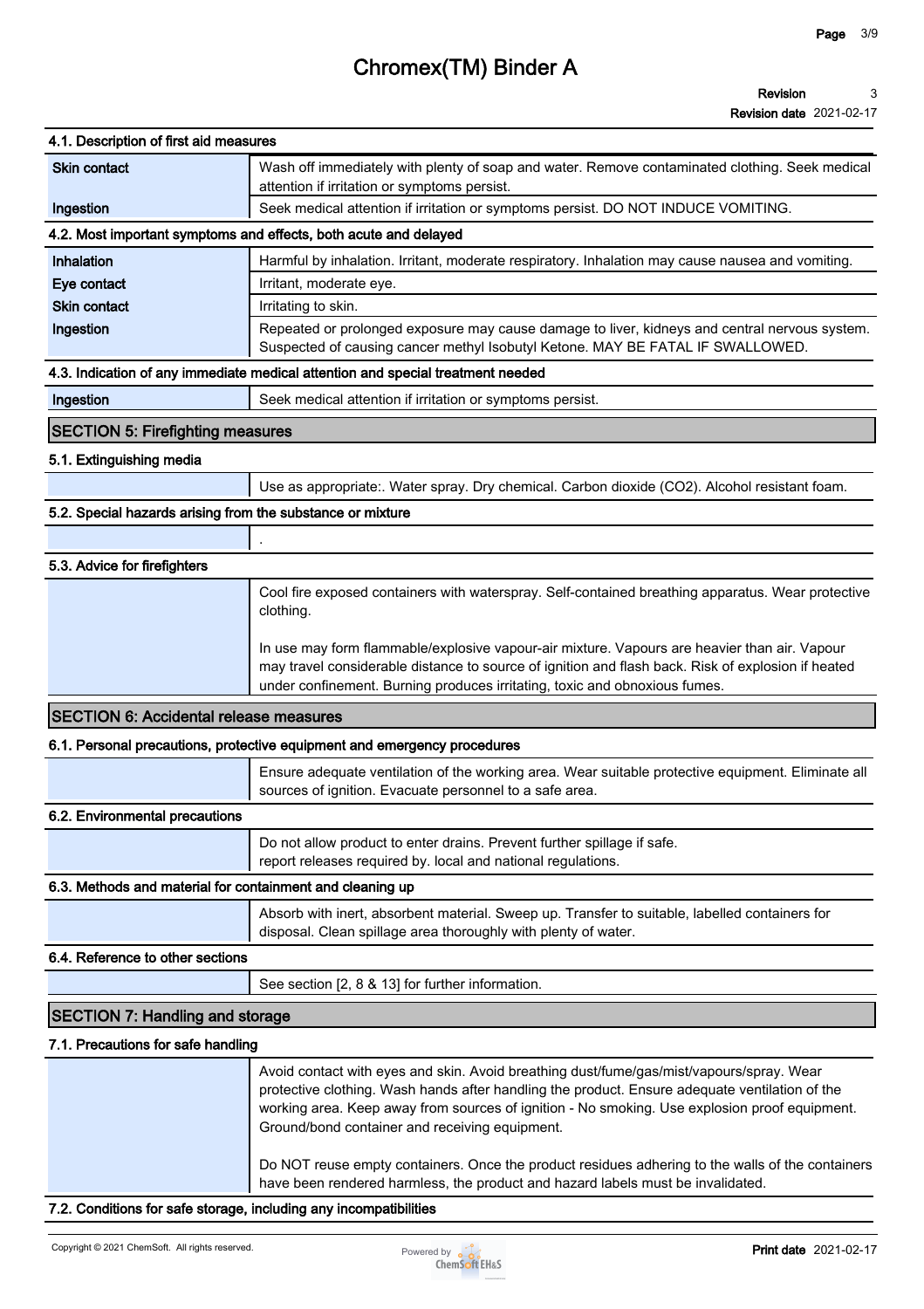#### **Revision date 2021-02-17**

### **7.2. Conditions for safe storage, including any incompatibilities**

|                          | Keep in a cool, dry, well ventilated area. Keep containers tightly closed. Store in correctly labelled<br>containers. |  |
|--------------------------|-----------------------------------------------------------------------------------------------------------------------|--|
| 7.3. Specific end use(s) |                                                                                                                       |  |
|                          | Restricted to professional users.                                                                                     |  |

# **SECTION 8: Exposure controls/personal protection**

### **8.1. Control parameters**

| exposure llimits: Ethyl Silicate - 100 ppm TWA OSHA PEL, 10 ppm TWA ACGIH.<br>exposure llimits: Ethanol - 1000 ppm TWA OSHA PEL, 1000 ppm STEL ACGIH TLV.<br>exposure llimits: Isopropanol - 400 ppm OSHA PEL, 200 ppm TWA & 400 ppm STEL ACGIH<br>TLV. |
|---------------------------------------------------------------------------------------------------------------------------------------------------------------------------------------------------------------------------------------------------------|
| exposure llimits: Methanol - 200 ppm OSHA PEL, 200 ppm TWA & 250 ppm STEL ACGIH TLV<br>(skin).<br>exposure llimits: Methly Isobutyl Ketone - 100 ppm OSHA PEL, 20 ppm TWA & 75 ppm STEL<br>ACGIH TLV.                                                   |

### **8.1.1. Exposure Limit Values**

| Ethanol                                | WEL 8-hr limit ppm: 1000                         | WEL 8-hr limit mg/m3: 1920                         |
|----------------------------------------|--------------------------------------------------|----------------------------------------------------|
|                                        | WEL 15 min limit ppm: -                          | WEL 15 min limit mg/m3: -                          |
|                                        | WEL 8-hr limit mg/m3 total -                     | WEL 15 min limit mg/m3 total -                     |
|                                        | inhalable dust:                                  | inhalable dust:                                    |
|                                        | WEL 8-hr limit mg/m3 total -                     | WEL 15 min limit mg/m3 total -                     |
|                                        | respirable dust:                                 | respirable dust:                                   |
| <b>Isobutyl methyl ketone</b>          | WEL 8-hr limit ppm: 50                           | WEL 8-hr limit mg/m3: 208                          |
| (4-Methylpentan-2-one)                 |                                                  |                                                    |
|                                        | WEL 15 min limit ppm: 100                        | WEL 15 min limit mg/m3: 416                        |
|                                        | WEL 8-hr limit mg/m3 total -                     | WEL 15 min limit mg/m3 total -                     |
|                                        | inhalable dust:                                  | inhalable dust:                                    |
|                                        | WEL 8-hr limit mg/m3 total -<br>respirable dust: | WEL 15 min limit mg/m3 total -<br>respirable dust: |
| Isopropanol (Propan-2-ol)              | WEL 8-hr limit ppm: 400                          | WEL 8-hr limit mg/m3: 999                          |
|                                        | WEL 15 min limit ppm: 500                        | WEL 15 min limit mg/m3: 1250                       |
|                                        | WEL 8-hr limit mg/m3 total -                     | WEL 15 min limit mg/m3 total -                     |
|                                        | inhalable dust:                                  | inhalable dust:                                    |
|                                        | WEL 8-hr limit mg/m3 total -                     | WEL 15 min limit mg/m3 total -                     |
|                                        | respirable dust:                                 | respirable dust:                                   |
| Methanol                               | WEL 8-hr limit ppm: 200                          | WEL 8-hr limit mg/m3: 266                          |
|                                        | WEL 15 min limit ppm: 250                        | WEL 15 min limit mg/m3: 333                        |
|                                        | WEL 8-hr limit mg/m3 total -                     | WEL 15 min limit mg/m3 total -                     |
|                                        | inhalable dust:                                  | inhalable dust:                                    |
|                                        | WEL 8-hr limit mg/m3 total -                     | WEL 15 min limit mg/m3 total -                     |
|                                        | respirable dust:                                 | respirable dust:                                   |
| <b>Tetraethyl silicate (Tetraethyl</b> | DIR: 2017/164                                    | 8hTWA mg/m3: 44                                    |
| orthosilicate)                         | 8hTWA ppm: 5                                     | STEL mg/m3: -                                      |
|                                        | STEL ppm: -                                      | NOT: -                                             |

### **8.2. Exposure controls**

| 8.2.1. Appropriate engineering<br>controls | Ensure adequate ventilation of the working area. |  |
|--------------------------------------------|--------------------------------------------------|--|
| 8.2.2. Individual protection               | Wear chemical protective clothing.               |  |
| measures                                   |                                                  |  |
| Eye / face protection                      | Approved safety goggles.                         |  |
| Skin protection -                          | Chemical resistant gloves (PVC).                 |  |
| <b>Handprotection</b>                      |                                                  |  |

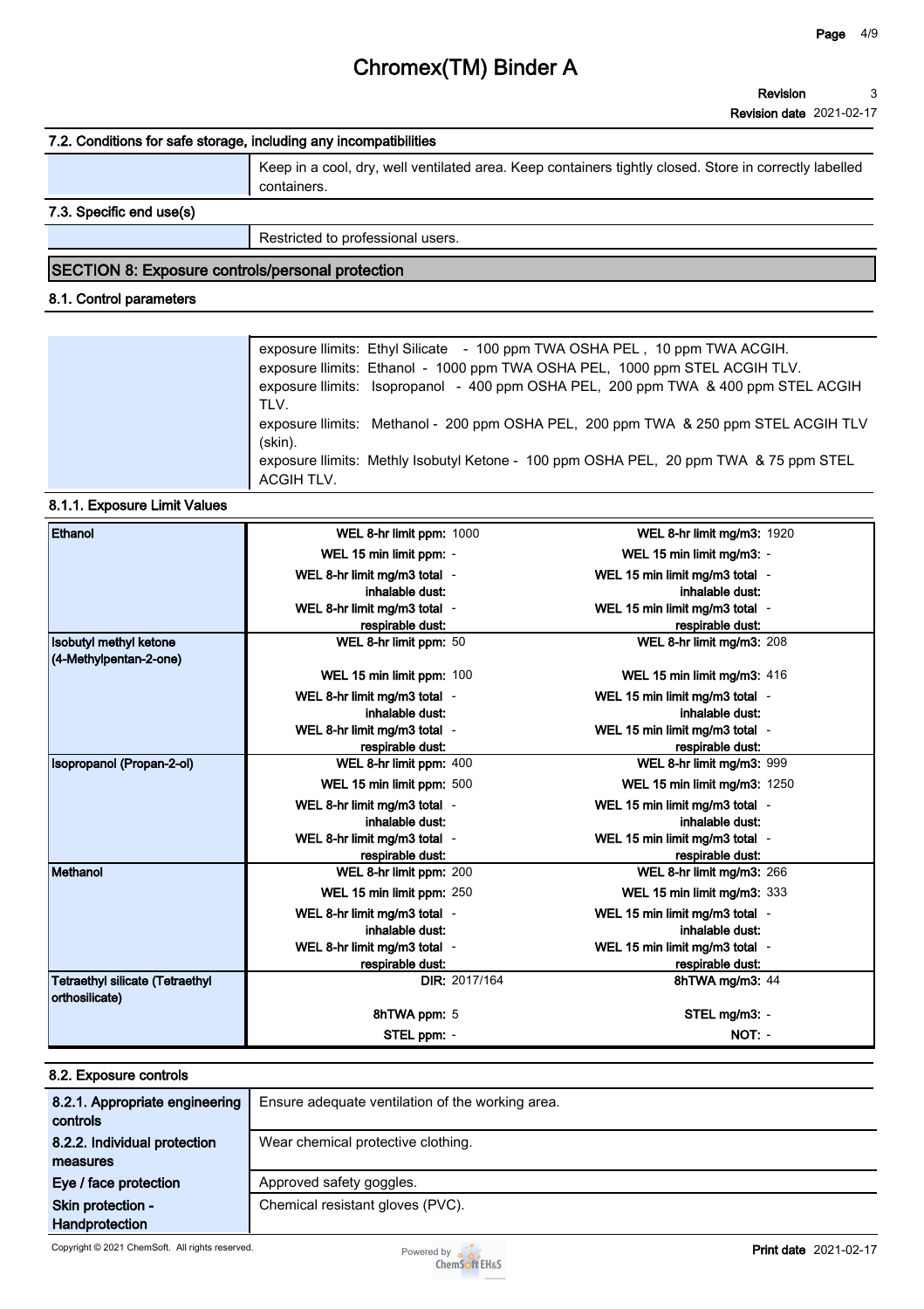#### **8.2. Exposure controls**

**Respiratory protection Not normally required. In case of insufficient ventilation, wear suitable respiratory equipment.** 

# **SECTION 9: Physical and chemical properties**

#### **9.1. Information on basic physical and chemical properties**

| Appearance   Liquid                                   |                                         |
|-------------------------------------------------------|-----------------------------------------|
| <b>Colour</b> Clear                                   |                                         |
|                                                       | <b>Odour</b> Alcoholic                  |
|                                                       | Odour threshold   No data available     |
|                                                       | <b>pH</b> No data available             |
|                                                       | Melting point Not applicable.           |
|                                                       | <b>Freezing Point</b> No data available |
| Initial boiling point $\parallel$ = 79.7 °C           |                                         |
| Flash point $6^{\circ}$ C                             |                                         |
| Evaporation rate $\vert$ = 2.6                        |                                         |
| Flammability (solid, gas) Not applicable.             |                                         |
| Vapour Flammability   No data available               |                                         |
| Upper Explosive Limit   36 %                          |                                         |
| Lower Explosive Limit 1.2 %                           |                                         |
| Vapour pressure $\parallel$ = 1700 Pa                 |                                         |
| Vapour density $\vert = 8.2 \vert$                    |                                         |
| Relative density                                      | $= 0.87$ (H2O = 1 @ 20 °C)              |
|                                                       | Fat Solubility   No data available      |
| <b>Partition coefficient</b> No data available        |                                         |
| Autoignition temperature $\blacktriangleright$ 360 °C |                                         |
| Decomposition temperature   No data available         |                                         |
|                                                       | Viscosity   No data available           |
| Explosive properties                                  | Ξ                                       |
| <b>Oxidising properties</b> No data available         |                                         |

#### **9.2. Other information**

|                                         | Surface tension   No data available   |
|-----------------------------------------|---------------------------------------|
|                                         | Gas group   No data available         |
| <b>Benzene Content</b> Not applicable.  |                                       |
|                                         | Lead content   Not applicable.        |
| VOC (Volatile organic No data available |                                       |
| compounds)                              |                                       |
|                                         | <b>SADT</b> No data available         |
|                                         | <b>Conductivity</b> No data available |

### **SECTION 10: Stability and reactivity**

| 10.1. Reactivity                         |                                                    |  |
|------------------------------------------|----------------------------------------------------|--|
|                                          | No data available.                                 |  |
| 10.2. Chemical stability                 |                                                    |  |
|                                          | Stable under normal conditions.                    |  |
| 10.3. Possibility of hazardous reactions |                                                    |  |
|                                          | Hazardous polymerization is not expected to occur. |  |
| 10.4. Conditions to avoid                |                                                    |  |
|                                          | Heat, sparks and open flames.                      |  |
| 10.5. Incompatible materials             |                                                    |  |

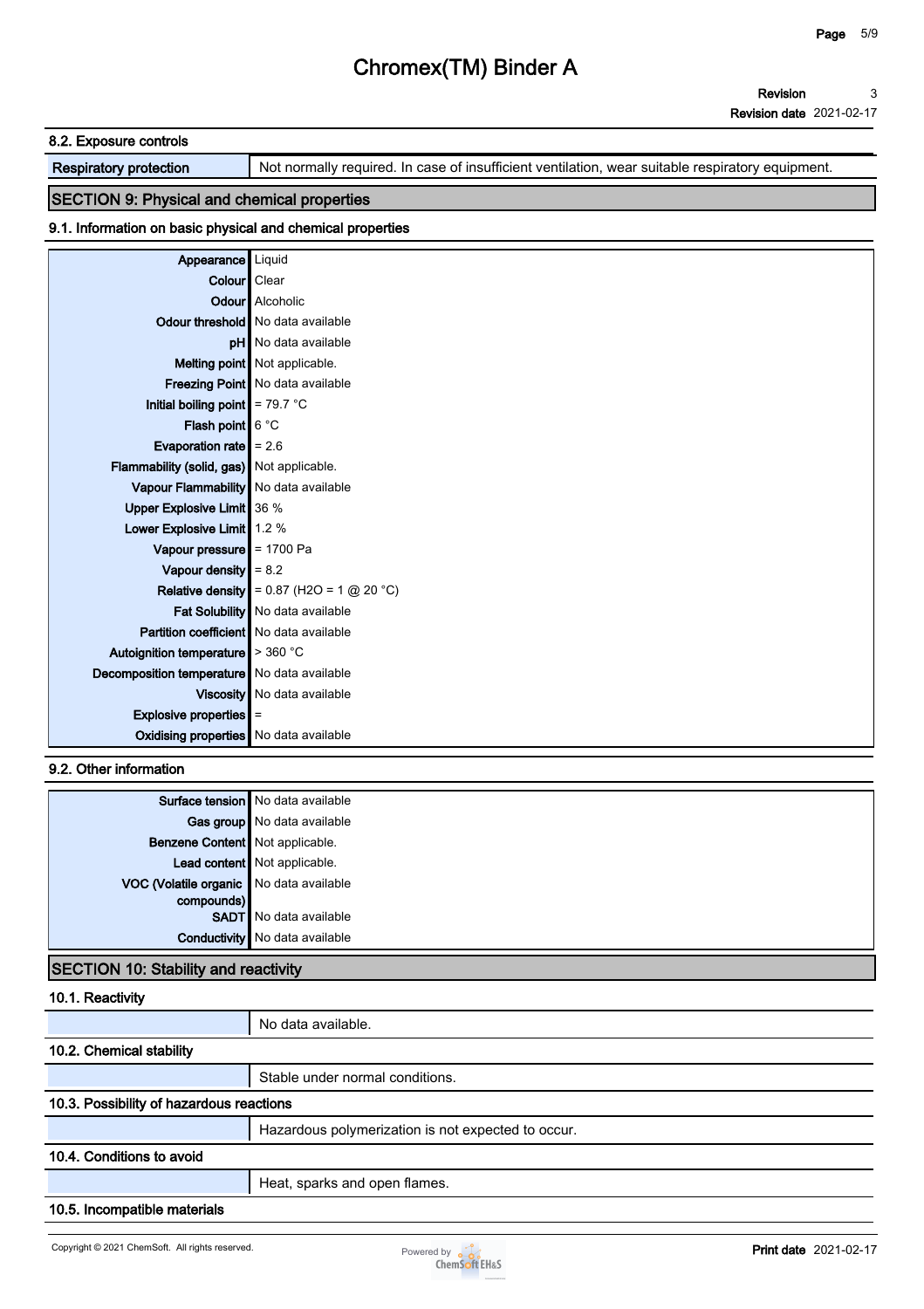|                                              | <b>Revision date 2021-02-17</b>                                                                      |
|----------------------------------------------|------------------------------------------------------------------------------------------------------|
| 10.5. Incompatible materials                 |                                                                                                      |
|                                              | Avoid contact with: Acids, Oxidising agents, Alkalis.                                                |
| 10.6. Hazardous decomposition products       |                                                                                                      |
|                                              | Carbon oxides, silicon dioxide may be formed in fire conditions.                                     |
| <b>SECTION 11: Toxicological information</b> |                                                                                                      |
| 11.1. Information on toxicological effects   |                                                                                                      |
| <b>Acute toxicity</b>                        | Harmful by inhalation. Inhalation is irritating to the respiratory tract and may cause damage to the |
|                                              | central nervous system. Inhalation may cause nausea and vomiting. Inhalation may cause               |
|                                              | coughing, tightness of the chest and irritation of the respiratory system.                           |
|                                              | Ingestion is irritating to the respiratory tract and may cause damage to the central nervous system. |
|                                              | Ingestion may cause nausea and vomiting.                                                             |
| Skin corrosion/irritation                    | Prolonged or repeated exposure may cause irritation to skin and mucous membranes.                    |
| Serious eye damage/irritation                | Eyes: Contact may cause irritation with redness and tearing.                                         |
| Respiratory or skin<br>sensitisation         | No Significant Hazard.                                                                               |
| Germ cell mutagenicity                       | Adverse mutagenic and teratogenic effects have been found in laboratory animals.                     |
| Carcinogenicity                              | Methly Isobutyl Ketone may be a. CANCER HAZARD (CONTAINS MATERIAL WHICH) CAN<br>CAUSE CANCER.        |
| STOT-single exposure                         | May cause damage to human organs based on animal data.                                               |
| STOT-repeated exposure                       | May cause damage to human organs based on animal data.                                               |
| <b>Aspiration hazard</b>                     | Based on available data, the classification criteria are not met.                                    |
| 11.1.4. Toxicological Information            |                                                                                                      |
| <b>Methanol</b>                              | <b>Oral Rat LD50: 100</b><br>Dermal Rabbit LD50: 300                                                 |
|                                              | Inhalation Rat LC50/4 h: 3                                                                           |
| <b>SECTION 12: Ecological information</b>    |                                                                                                      |
| 12.1. Toxicity                               |                                                                                                      |
| Methanol                                     | Fish LC50/96h: 15400.0000 mg/l<br>Algae EC50/120h: 530                                               |
| 12.2. Persistence and degradability          |                                                                                                      |
|                                              | has an atmospheric half life of about 16 hours.                                                      |
| 12.3. Bioaccumulative potential              |                                                                                                      |
|                                              |                                                                                                      |
|                                              | Lowest observed effect level.                                                                        |
| <b>Partition coefficient</b>                 |                                                                                                      |
|                                              | Chromex(TM) Binder A No data available                                                               |
|                                              |                                                                                                      |
| 12.4. Mobility in soil                       |                                                                                                      |
|                                              | very high mobility in soils.                                                                         |
| 12.5. Results of PBT and vPvB assessment     |                                                                                                      |
|                                              | Not applicable.                                                                                      |
| <b>SECTION 13: Disposal considerations</b>   |                                                                                                      |
| <b>General information</b>                   |                                                                                                      |
|                                              | Dispose of in compliance with all local and national regulations.                                    |

#### **Disposal of packaging**

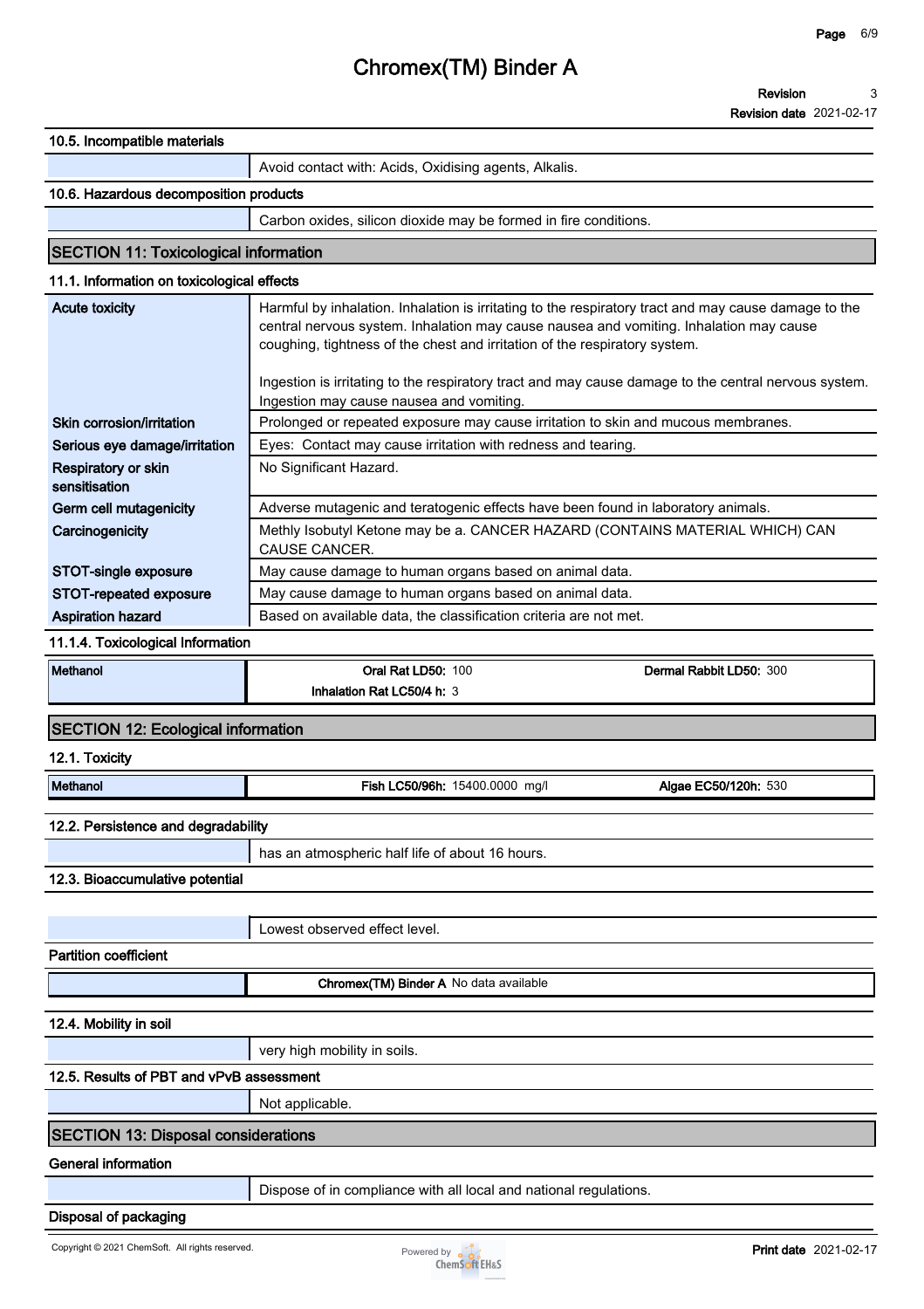| Disposal of packaging |                                                                                                  |
|-----------------------|--------------------------------------------------------------------------------------------------|
|                       | Do NOT reuse empty containers. Once the product residues adhering to the walls of the containers |
|                       | have been rendered harmless, the product and hazard labels must be invalidated.                  |

## **SECTION 14: Transport information**

#### **Hazard pictograms**



### **14.1. UN number**

|                                           | <b>UN1993</b>                                   |  |
|-------------------------------------------|-------------------------------------------------|--|
| 14.2. UN proper shipping name             |                                                 |  |
|                                           | FLAMMABLE LIQUID, N.O.S. (Ethanol, Isopropanol) |  |
| 14.3. Transport hazard class(es)          |                                                 |  |
| <b>ADR/RID</b>                            | 3                                               |  |
| Subsidiary risk                           | $\overline{\phantom{a}}$                        |  |
| <b>IMDG</b>                               | 3                                               |  |
| Subsidiary risk                           |                                                 |  |
| <b>IATA</b>                               | 3                                               |  |
| Subsidiary risk                           | ÷                                               |  |
| 14.4. Packing group                       |                                                 |  |
| Packing group                             | $\mathsf{I}$                                    |  |
| 14.5. Environmental hazards               |                                                 |  |
| <b>Environmental hazards</b>              | No                                              |  |
| Marine pollutant                          | No                                              |  |
| <b>ADR/RID</b>                            |                                                 |  |
| <b>Hazard ID</b>                          | 33                                              |  |
| <b>Tunnel Category</b>                    | (D/E)                                           |  |
| <b>IMDG</b>                               |                                                 |  |
| <b>EmS Code</b>                           | F-E S-E                                         |  |
| <b>IATA</b>                               |                                                 |  |
| Packing Instruction (Cargo)               | 364                                             |  |
| <b>Maximum quantity</b>                   | 60L                                             |  |
| <b>Packing Instruction</b>                | 353                                             |  |
| (Passenger)                               |                                                 |  |
| <b>Maximum quantity</b>                   | 5L                                              |  |
| <b>SECTION 15: Regulatory information</b> |                                                 |  |

### **15.1. Safety, health and environmental regulations/legislation specific for the substance or mixture**

| Regulations | U.S. FEDERAL REGULATIONS: Chromex Binder A CERCLA 103 Reportable Quantity: Releases<br>above the RQ of 166,600 pounds (based on the RQ for Methanol of 5000 pounds < 3%.) Many<br>states have more stringent release reporting requirements. Report spills required under federal,<br>state and local regulations. |
|-------------|--------------------------------------------------------------------------------------------------------------------------------------------------------------------------------------------------------------------------------------------------------------------------------------------------------------------|
|             | Clean Water Act - This material is not regulated<br>Clean Air Act - Methyl Isobutyl Ketone is regulated                                                                                                                                                                                                            |

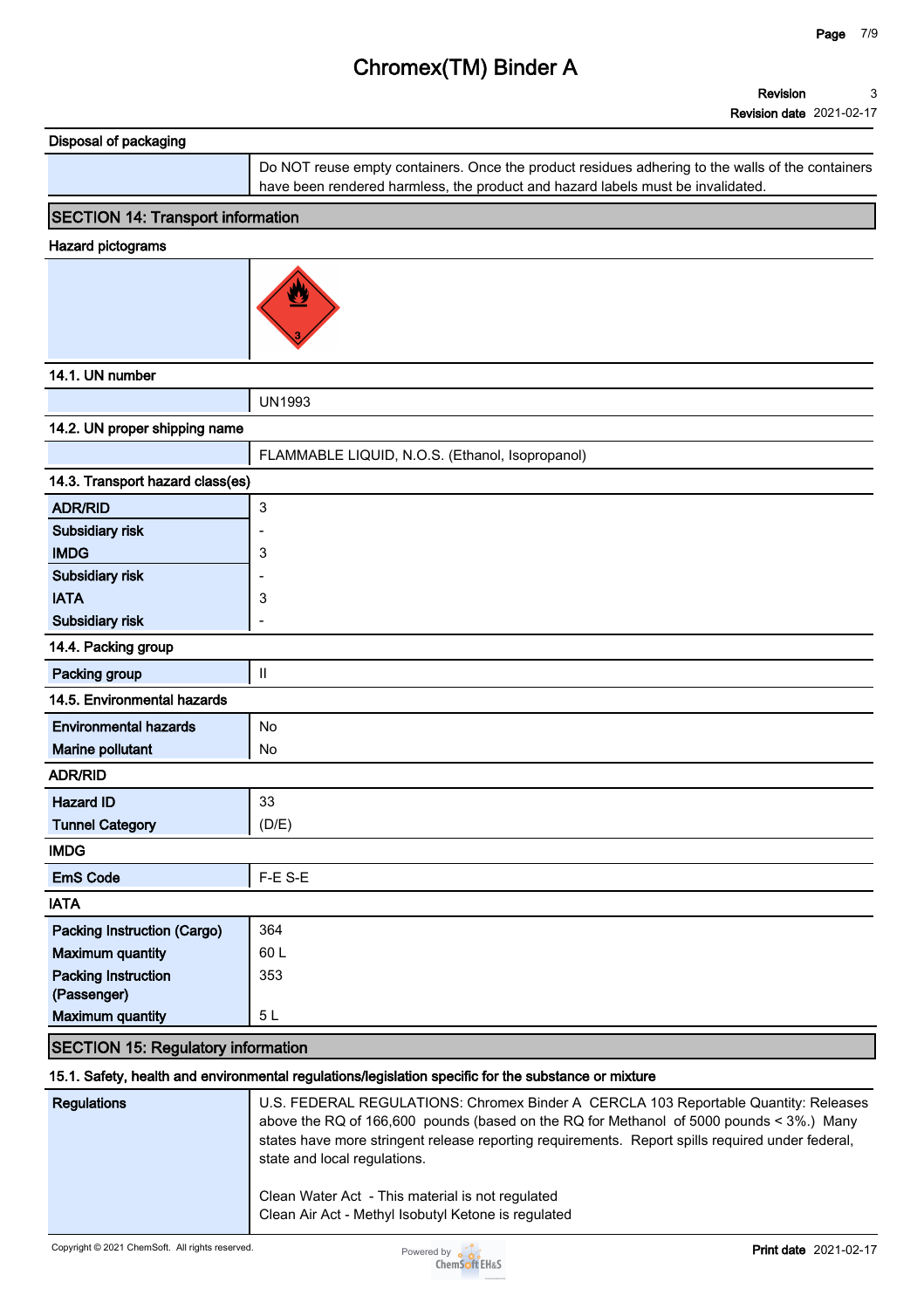| 15.1. Safety, health and environmental regulations/legislation specific for the substance or mixture                                                                                                                                                                                                                                             |
|--------------------------------------------------------------------------------------------------------------------------------------------------------------------------------------------------------------------------------------------------------------------------------------------------------------------------------------------------|
| <b>SARA TITLE III:</b><br>Hazard Category For Section 311/312: See Section 2                                                                                                                                                                                                                                                                     |
| Section 313 Toxic Chemicals: This product contains the following chemicals subject to Annual<br>Release Reporting Requirements Under SARA Title III, Section 313 (40 CFR 372): Methanol CAS<br>67-56-1 < 3%, Methyl Isobutyl Ketone CAS 108-10-1 < 0.5%.                                                                                         |
| EPA Toxic Substances Control Act (TSCA) Status: All of the components of this product are listed<br>on the TSCA inventory.                                                                                                                                                                                                                       |
| <b>U.S. STATE REGULATIONS</b>                                                                                                                                                                                                                                                                                                                    |
| California Proposition 65:<br>This product can expose you to chemicals including Methyl Isobutyl<br>Ketone (MIBK) which is known to the State of California to cause cancer, and Methanol, which is<br>known to the State of California to cause birth defects or other reproductive harm. For more<br>information go to www.P65Warnings.ca.gov. |
| INTERNATIONAL REGULATIONS:                                                                                                                                                                                                                                                                                                                       |
| Canadian Environmental Protection Act: All of the components in this product are listed on the<br>Domestic Substances List (DSL).                                                                                                                                                                                                                |
| European Inventory of New and Existing Chemicals Substances (EINECS): All of the components<br>in this product are listed on the EINECS inventory.                                                                                                                                                                                               |
| Australian Inventory of Chemical Substances: All of the components in this product are listed on<br>the AICS for Australia.                                                                                                                                                                                                                      |
| Japanese Existing and New Chemical Substances: All of the components in this product are listed<br>on the Japanese ENCS list.                                                                                                                                                                                                                    |
| Korean Existing Chemicals List: All of the components in this product are listed on the KECL for<br>Korea.                                                                                                                                                                                                                                       |
| Philippine Inventory of Chemicals and Chemical Substances: All of the components in this product<br>are listed on the PICCS.                                                                                                                                                                                                                     |

## **15.2. Chemical safety assessment**

|                                      | No data is available on this product. |
|--------------------------------------|---------------------------------------|
| <b>SECTION 16: Other information</b> |                                       |

### **Other information**

| <b>Revision</b>                     |                                                                                       |
|-------------------------------------|---------------------------------------------------------------------------------------|
|                                     | This document differs from the previous version in the following areas                |
|                                     | 2 - Hazard pictograms.                                                                |
|                                     | 14 - Further information.                                                             |
| <b>Text of Hazard Statements in</b> | Flam. Lig. 3: H226 - Flammable liguid and vapour.                                     |
| Section 3                           | Eye Irrit. 2: H319 - Causes serious eye irritation.                                   |
|                                     | Acute Tox, 4: H332 - Harmful if inhaled.                                              |
|                                     | STOT SE 3: H335 - May cause respiratory irritation.                                   |
|                                     | Flam. Liq. 2: H225 - Highly flammable liquid and vapour.                              |
|                                     | STOT SE 3: H336 - May cause drowsiness or dizziness.                                  |
|                                     | Flam. Liq. 1: H224 - Extremely flammable liquid and vapour.                           |
|                                     | Acute Tox. 3: H301+H311+H331 - Toxic if swallowed, in contact with skin or if inhaled |
|                                     | STOT SE 1: H370 - Causes damage to organs                                             |
|                                     | STOT SE 2: H371 - May cause damage to organs.                                         |
|                                     | EUH066 - Repeated exposure may cause skin dryness or cracking.                        |